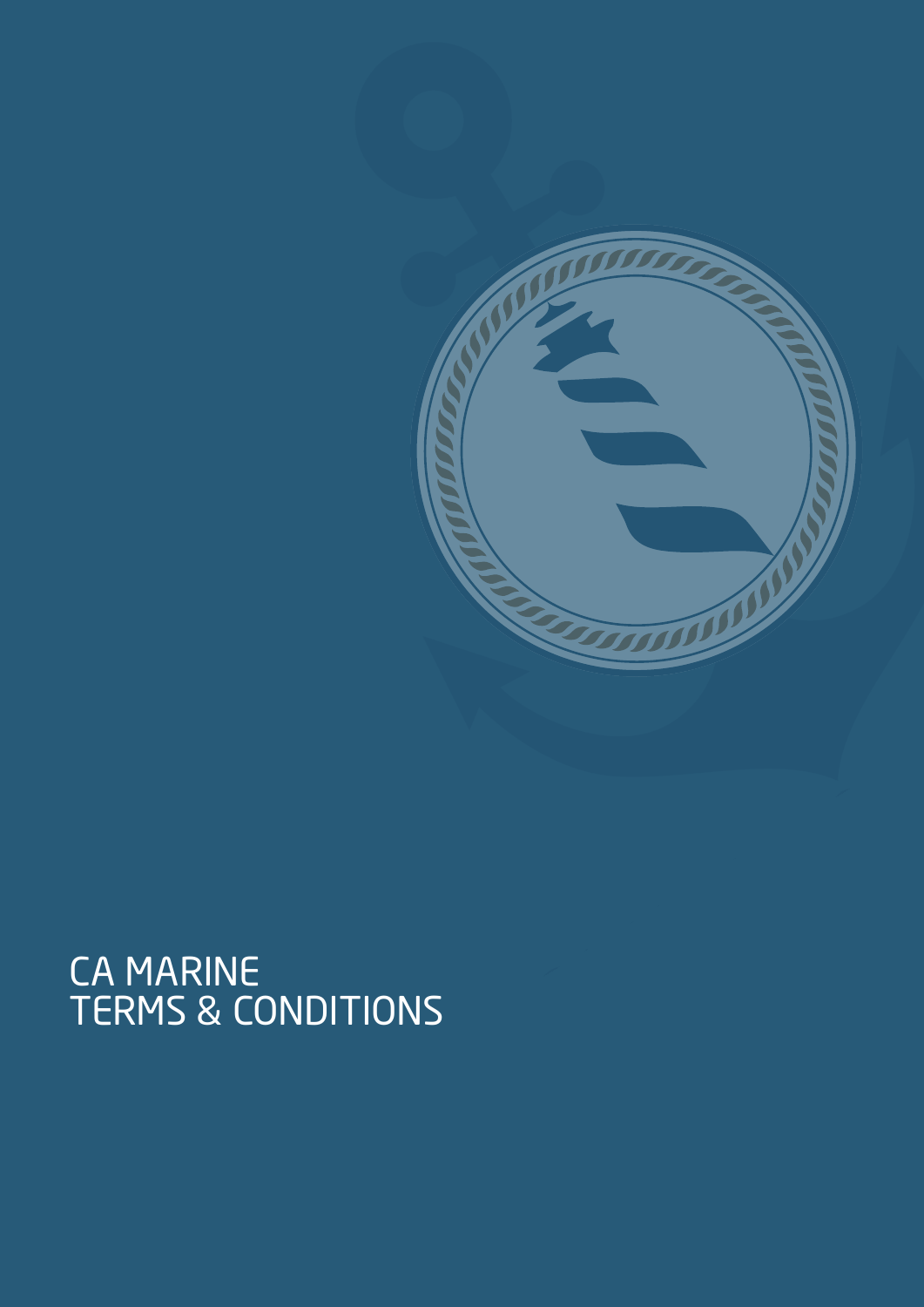

# GENERAL TERMS

1. Contract Terms. These terms and conditions (the "Agreement") constitute an integral part and are incorporated into any agreement between CA MARINE SERVICES, INC and any of its customers, whether oral or written; between CA MARINE SERVICES, INC and any customer that has executed a purchase order from CA MARINE SERVICES, INC (a "Purchase Order"); and/ or any customer of CA MARINE SERVICES, INC that has requested and/or accepted labor, equipment, and/or other services from CA MARINE SERVICES, INC (the "Products"). The terms and conditions set forth in this Agreement shall govern all transactions with CA MARINE SERVICES, INC and its customers. CA MARINE SERVICES, INC shall not be bound by, and specifically objects to, any term, condition or other provisions which are different from or in addition to the provisions of this Agreement (whether or not it would materially alter this Agreement) which is proffered by customer in any purchase order, receipt, acceptance, confirmation, correspondence or otherwise, unless CA MARINE SERVICES, INC specifically agrees to any such provision in a writing executed by a duly authorized CA MARINE SERVICES, INC representative.

2. Acceptance. An order or request for Products from CA MARINE SERVICES, INC shall be binding on CA MARINE SERVICES, INC only after execution of a Purchaser Order by customer, and the payment of the applicable down payment by customer in clear funds. Acceptance by CA MARINE SERVICES, INC is expressly made conditional on customer's acceptance of these terms and conditions. Customer shall be deemed to have agreed to the terms and conditions of this Agreement, and waived any objection to this Agreement upon the earliest to occur of any of the following: (i) customer's execution of a CA MARINE SERVICES, INC Purchase Order, (ii) customer's acceptance of all or any of the Products from CA MARINE SERVICES, INC, and/or (iii) customer's request and/or proposal for delivery of the Products, whether oral or written.

3. Third Party Products. If this Agreement includes the sale of third party products not manufactured by CA MARINE SERVICES, INC, then customer agrees and acknowledges that: (i) customer has made the selection of these products on its own, (ii) such third party products are being acquired by CA MARINE SERVICES, INC solely at the request of and for the benefit of customer, (iii) no representation, warranty or guarantee has been made by CA MARINE SERVICES, INC with respect to such third party products except as set forth in this Agreement, (iv) the obligation of customer to pay CA MARINE SERVICES, INC for all Products is absolute and unconditional, (v) customer will assert no claim whatsoever against CA MARINE SERVICES, INC with respect to any third party product, and will look solely to the manufacturer, as applicable, regarding any such claims or defects, and (vi) customer will indemnify and hold CA MARINE SERVICES, INC harmless from and against any and all claims, regardless of the form of action, related to, resulting from, or caused by the third party products or any work or service provided by the manufacturer of such third party products.

# PRICES; INSPECTION AND TESTS

1. Purchase Orders. Unless otherwise agreed to in writing or set forth in the Purchase Order, all prices quoted by CA MARINE SERVICES, INC are based on U.S. dollars, and exclude the costs of insurance, packaging and shipping. All charges for customary packaging, shipping charges and insurance shall be added to the final invoice. FOB. terms are set forth in Section 5.2 hereof. Domestic prices apply only to customers located in, and who will use the Products in, the U.S. International prices apply to all customers located outside of, or who will use or ship or facilitate shipment of the Products outside of, the U.S. Unless otherwise stated, the Purchase Order shall only be valid for thirty (30) days from the date of the Purchase Order.

2. Delay in Acceptance of Delivery. Should the agreed delivery date be postponed by customer, CA MARINE SERVICES, INC shall have the right to deliver any of the Products to storage at customer's sole risk and expense, and all payments due CA MARINE SERVICES, INC including storage fees shall be due upon delivery.

3. Escalation. Unless otherwise agreed to in writing, CA MARINE SERVICES, INC reserves the right to increase all quoted prices to those in effect at the time of shipment, or in accordance with market conditions.

4. Inspection and Tests. The CA MARINE SERVICES, INC Products are carefully inspected, and, where practicable, submitted to CA MARINE SERVICES, INC's standard tests prior to shipping and/or installation. All tests and/or inspections requested by customer in the presence of the customer or its representatives shall be additional charges at CA MARINE SERVICES, INC's rates then in effect and payable by customer within thirty (30) days from the date of invoice. In the event of any delay on the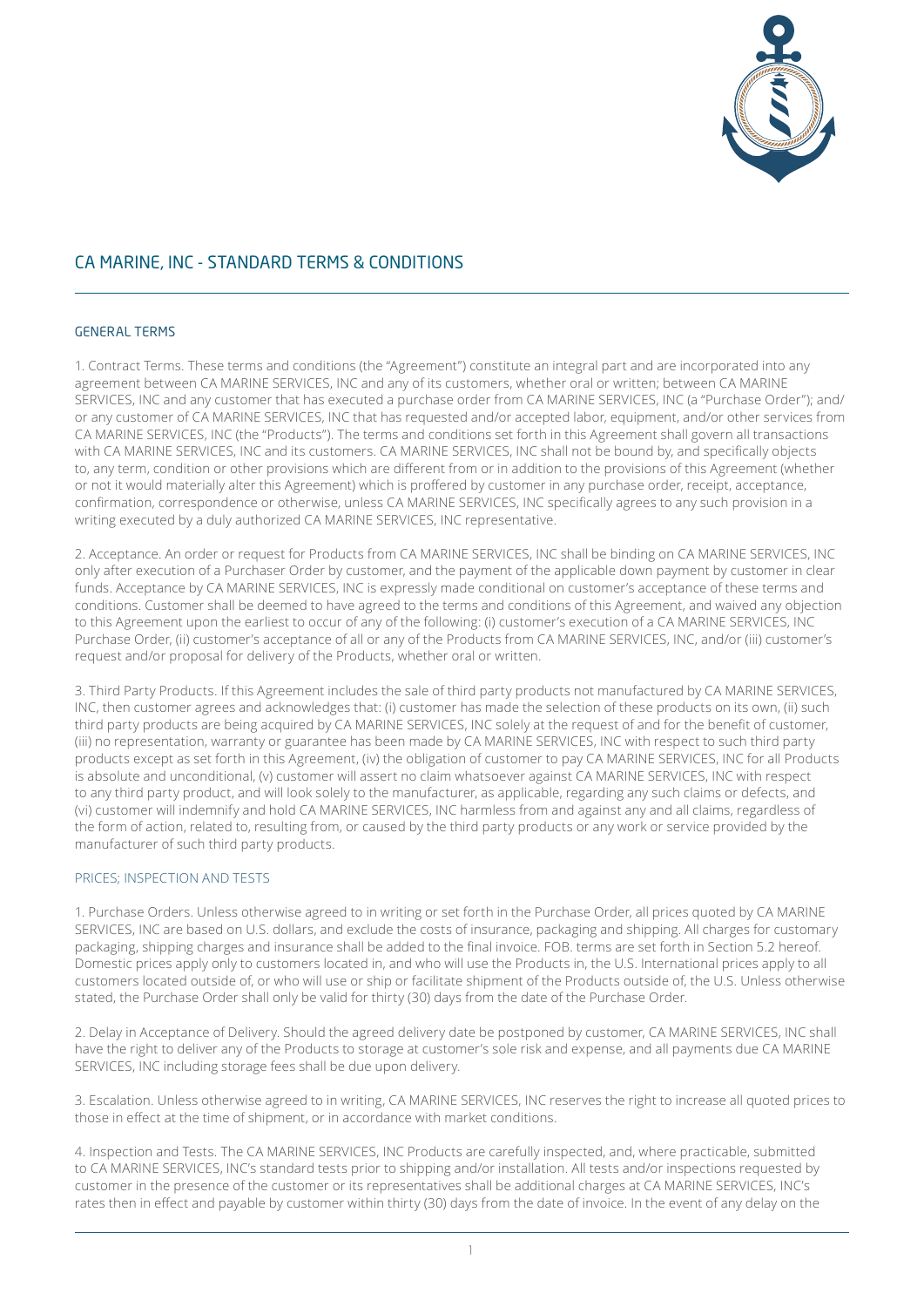

customer's part in attending tests and/or inspections after the customer has received seven (7) days' notice that the CA MARINE SERVICES, INC is ready to perform the tests and/or inspections, the tests and/or inspections will proceed in the customer's absence and the customer hereby agrees to accept and pay for such tests and/or inspections as if they had been performed in the customer's presence.

## TAXES

Any sales, use or excise taxes, license or similar fees, which may be imposed upon the sale or use of the Products, or any duty or other import/export charges applicable to the shipment of the Products, shall be in addition to the quoted prices and shall be paid by customer within thirty (30) days after invoice date.

# TERMS OF PAYMENT; DEFAULT

1. Due Date. Unless otherwise set forth in the Purchase Order, CA MARINE SERVICES, INC's payment terms are as follows: an initial deposit of fifty (50%) percent of the cost for all Products is due upon acceptance and/or execution of a Purchase Order, and the balance is due upon delivery and/or installation of the Products. All amounts payable to CA MARINE SERVICES, INC shall be in United States dollars, and customer shall pay all such invoiced amounts in lawful money of the United States. Partial shipments shall be invoiced as made and payable by customer within ten (10) days from the date of invoice. All Products and/ or other services provided by CA MARINE SERVICES, INC and not subject to a Purchase Order shall be billed to customer at CA MARINE SERVICES, INC's standard rates then in effect, and payable by customer within ten (10) days from date of invoice.

2. Late Payment. A service charge of one and one half (1 ½%) percent per month, not to exceed the maximum rate allowed by law, shall be made on any portion of customer's outstanding balance which is not paid within thirty (30) days after invoice date, which charge shall be determined and compounded on a daily basis from the due date until the date paid. Payment of such service charge shall not excuse or cure customer's breach or default for late payment. In addition, in the event that customer fails to make any payment to CA MARINE SERVICES, INC within this thirty (30) day period, including but not limited to any payment under any service contract, promissory note or other agreement with CA MARINE SERVICES, INC, then CA MARINE SERVICES, INC shall have no obligation to continue performance under any agreement with customer.

3. Payment of Lesser Amount. If customer pays, or CA MARINE SERVICES, INC otherwise receives, a lesser amount than the full amount provided for under this Agreement, such payment or receipt shall not constitute or be construed other than as on account of the earliest amount due CA MARINE SERVICES, INC. CA MARINE SERVICES, INC may accept any check or payment in any amount without prejudice to CA MARINE SERVICES, INC's right to recover the balance of the amount due to or pursue any other right or remedy. No endorsement or statement on any check or payment or in any letter accompanying a check or payment or elsewhere shall constitute or be construed as an accord or satisfaction. CA MARINE SERVICES, INC may suspend the performance of any of CA MARINE SERVICES, INC's obligations to customer until all amounts due and owing to CA MARINE SERVICES, INC have been paid in full.

4. Default. Each of the following shall constitute an event of default under this Agreement: (i) a failure by customer to make any payment due CA MARINE SERVICES, INC within ten (10) days of receipt of notice of non-payment from CA MARINE SERVICES, INC; (ii) a failure by customer to perform any other obligation under this Agreement within ten (10) days of receipt of notice from CA MARINE SERVICES, INC; (iii) a default by customer or any affiliate of customer under any other obligation to or agreement with CA MARINE SERVICES, INC, or any assignee of the foregoing (including, but not limited to, a promissory note, lease, rental agreement, license agreement or purchase contract); or (iv) the commencement of any insolvency, bankruptcy or similar proceedings by or against the customer (including any assignment by customer for the benefit of creditors). Upon the occurrence of any event of default, at CA MARINE SERVICES, INC's election: (a) the entire amount of any indebtedness and obligation due CA MARINE SERVICES, INC including interest thereon shall become immediately due and payable without notice, demand, or period of grace; (b) CA MARINE SERVICES, INC may suspend the performance of any of CA MARINE SERVICES, INC's obligations hereunder, including, but not limited to, obligations relating to delivery and warranty services; (c) customer shall put CA MARINE SERVICES, INC in possession of the Products upon demand; (d) CA MARINE SERVICES, INC may enter any premises where the Products are located and take possession of the Products without notice or demand and without legal proceedings; (e) at the request of CA MARINE SERVICES, INC, customer shall assemble the Products and make them available to CA MARINE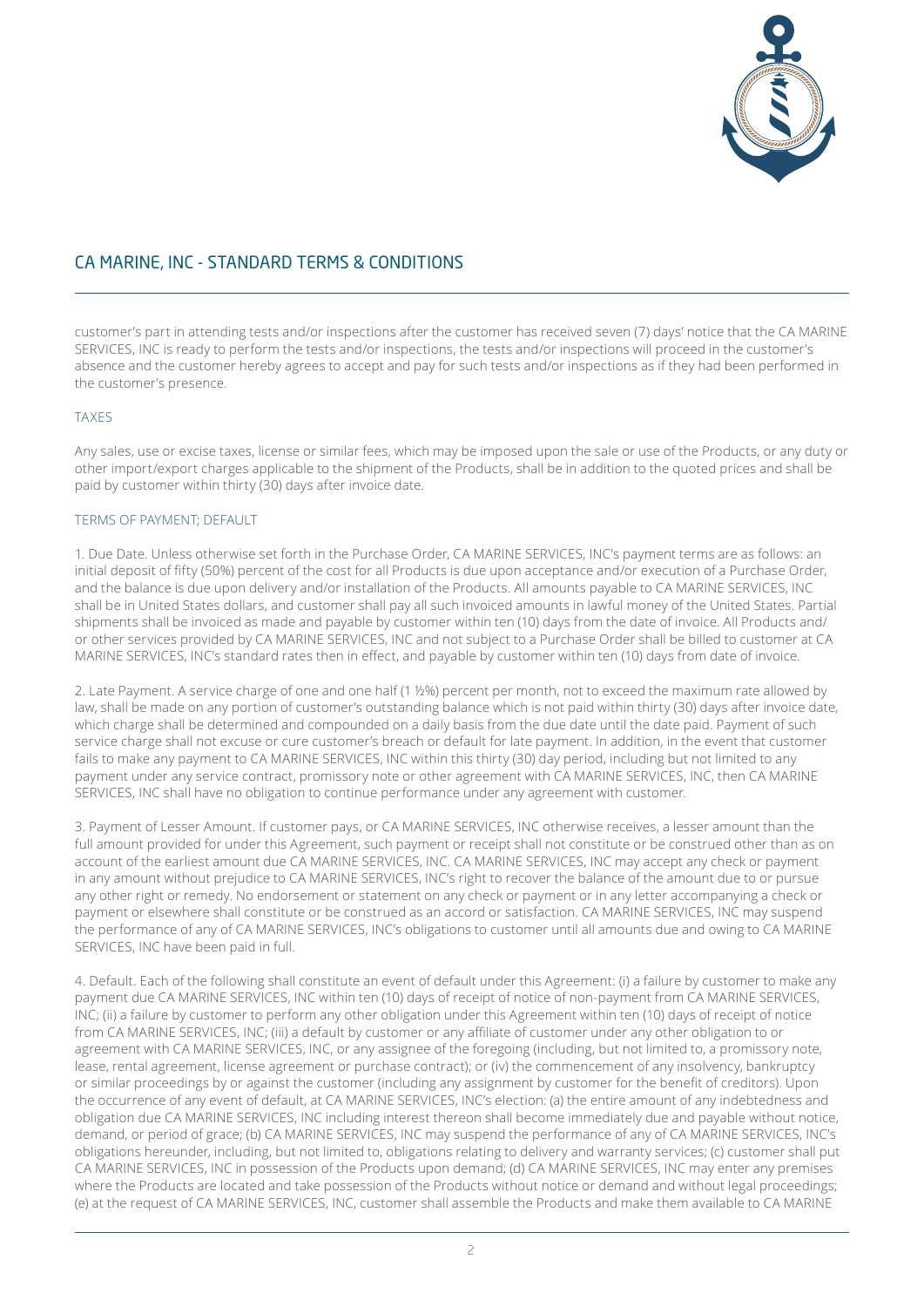

SERVICES, INC at a place designated by CA MARINE SERVICES, INC which is reasonable and convenient to CA MARINE SERVICES, INC; (f) CA MARINE SERVICES, INC may sell or otherwise dispose of all or any part of the Products and apply the proceeds thereof against any indebtedness or obligation of customer due and owing to CA MARINE SERVICES, INC (customer agrees that a period of ten (10) days from the time notice is sent to customer shall be a reasonable period of notification of sale or other disposition of the Products by or for CA MARINE SERVICES, INC); (g) if this Agreement or any indebtedness or obligation of customer under this Agreement is referred to an attorney for collection or realization, customer shall pay to CA MARINE SERVICES, INC all costs of collection and realization (including, without limitation, a reasonable sum for attorneys' fees, expenses of title search, all court costs and other legal expenses) incurred thereby; and (h) customer shall pay any deficiency remaining after collection of or realization by CA MARINE SERVICES, INC on the Products.

## DELIVERY; RISK OF LOSS; PACKING

1. Delivery Date. All times or dates for delivery shall be calculated from the date of acceptance by CA MARINE SERVICES, INC of a Purchase Order including the payment of all deposits as required, or from the date of receipt by CA MARINE SERVICES, INC from the customer of all information, instructions and drawings as shall be necessary to enable the CA MARINE SERVICES, INC to carry out the delivery of the Products, whichever shall be later. Delivery and completion schedules are approximate only and are based on conditions at the time of acceptance of a Purchase Order by CA MARINE SERVICES, INC. CA MARINE SERVICES, INC shall make every reasonable effort to meet the delivery date(s) quoted or acknowledged, but shall not be liable for any failure to meet such date(s). All agreements between CA MARINE SERVICES, INC and its customers shall not be considered time is of the essence agreements for shipping and delivery purposes. Partial shipments may be made by CA MARINE SERVICES, INC.

2. Risk of Loss; Title Transfer. Unless otherwise agreed to in writing, delivery shall be complete upon transfer of possession to common carrier, F.O.B. Shipping Point, whereupon all risk of loss, damage to or destruction of the Products shall pass to customer. Title to all Products shall only pass to customer upon full and complete payment of all amounts due and owing to CA MARINE SERVICES, INC. All freight charges and other transportation, packing and insurance costs, license fees, custom duties and other similar charges shall be the sole responsibility of the customer unless otherwise agreed to in writing by CA MARINE SERVICES, INC. In the event of any loss or damage to any of the Products during shipment, CA MARINE SERVICES, INC and customer shall cooperate in making a claim against the carrier.

3. Packing. Unless otherwise agreed to in writing, all Products shall be packed in accordance with CA MARINE SERVICES, INC's standard packing procedures.

# SECURITY INTEREST<sup>,</sup> FILING

.

From the F.O.B. Shipping Point CA MARINE SERVICES, INC shall have a purchase money security interest in the Products (and all accessories and replacements thereto and all proceeds thereof) until payment in full by customer and satisfaction of all other obligations of customer hereunder. Customer hereby (i) authorizes CA MARINE SERVICES, INC to file (and customer shall promptly execute, if requested by CA MARINE SERVICES, INC) and (ii) irrevocably and coupled with an interest appoints CA MARINE SERVICES, INC its agent and attorney-in-fact to execute in the name of customer and file, with such authorities and at such locations as CA MARINE SERVICES, INC may deem appropriate, any Uniform Commercial Code financing statements with respect to the Products and/or this Agreement. Customer also agrees that an original or a photocopy of this Agreement (including any addenda, attachments and amendments hereto) may be filed by CA MARINE SERVICES, INC as a Uniform Commercial Code financing statement. Customer further represents and covenants that: (a) customer will keep the Products in good order and repair until all amounts due and owing R&D have been paid in full, (b) customer will promptly pay all taxes and assessments upon the Products or the use thereof, (c) customer will not attempt to transfer any interest in the Products until all amounts due and owing CA MARINE SERVICES, INC have been paid in full, and (d) customer is solvent and financially capable of paying the full quoted amounts for the Products.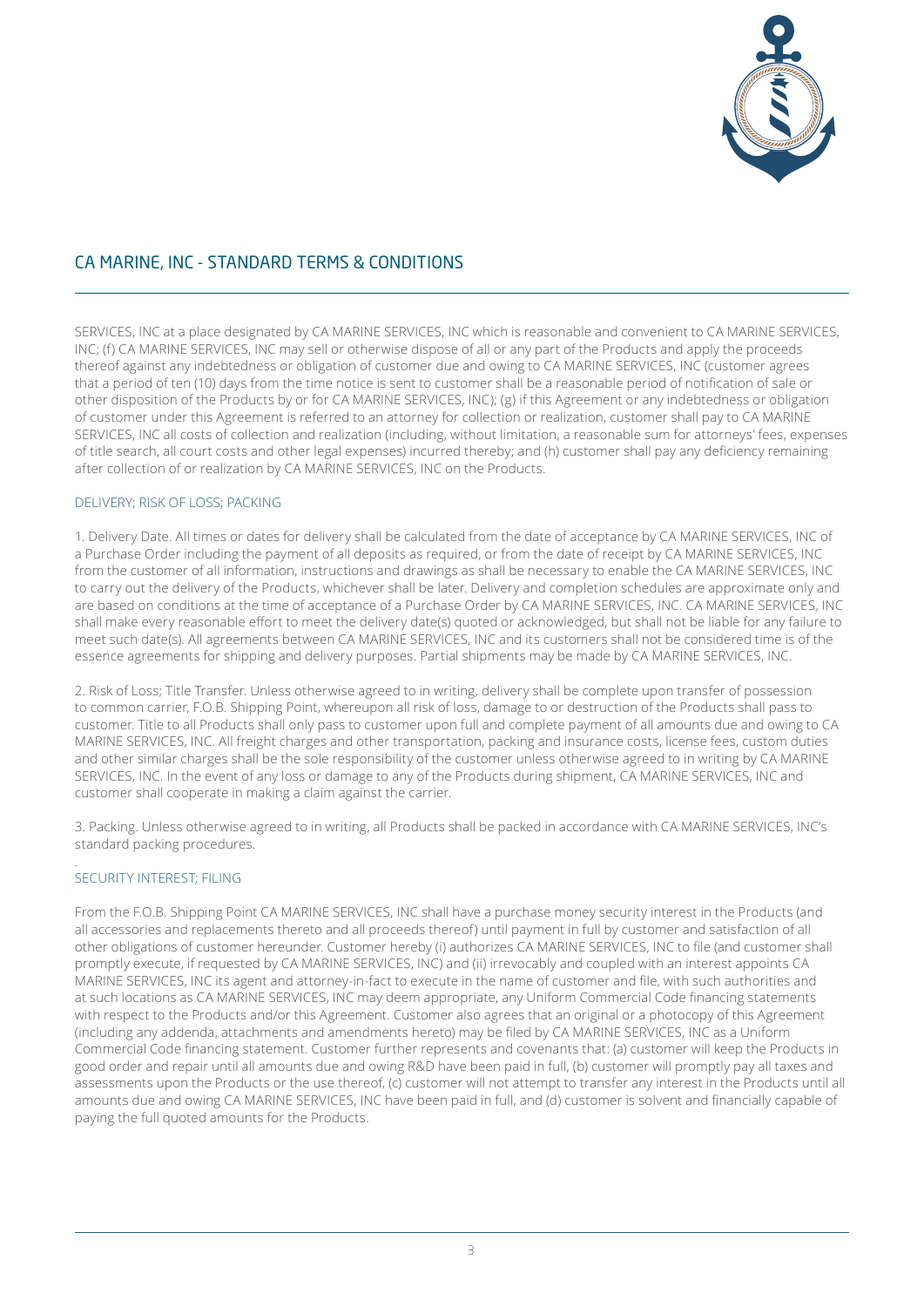

# CHANGES, CANCELLATION, AND RETURN

1.Purchase Orders accepted by CA MARINE SERVICES, INC are not subject to change by customer except upon written agreement by CA MARINE SERVICES, INC.

2. Orders accepted by CA MARINE SERVICES, INC are noncancelable by customer except upon CA MARINE SERVICES, INC's written consent and payment by customer of CA MARINE SERVICES, INC's reasonable cancellation charges not to exceed thirtyfive (35%) percent of the price of the affected Products, plus any shipping, insurance, inspection and refurbishment charges. In no event can any Products supplied by CA MARINE SERVICES, INC be returned to CA MARINE SERVICES, INC after shipment has been made.

3. CA MARINE SERVICES, INC shall have the right to change the manufacture and/or design of its Products if, in the judgment of CA MARINE SERVICES, INC, such change does not alter the general function of the Products, or if required by industry standards.

## FORCE MAJEURE

CA MARINE SERVICES, INC will make every effort to complete shipment, but shall not be liable for any loss or damage for delay in delivery, inability to install or any other failure to perform due to causes beyond its reasonable control including, but not limited to, acts of government or compliance with any governmental rules or regulations, acts of God or the public, war, civil commotion, blockades, embargoes, calamities, floods, fires, earthquakes, explosions, storms, strikes, lockouts, labor disputes, or unavailability of labor, raw materials, power or supplies. Should such a delay occur, CA MARINE SERVICES, INC may reasonably extend delivery or production schedules or, at its option, cancel the order in whole or part without liability other than to return any unearned portion of any deposit or prepayment.

## WARRANTY

1. CA MARINE SERVICES, INC warrants that the Products manufactured by CA MARINE SERVICES, INC and sold hereunder shall be free from defects in material or workmanship under normal use and service for a period of time which shall commence on the date that the Products have been installed or delivered, which date shall be confirmed in writing by CA MARINE SERVICES, INC, and shall continue for three (3) months. CA MARINE SERVICES, INC makes no warranty for any Products made by persons other than CA MARINE SERVICES, INC or its affiliates, and customer's sole warranty therefor, if any, is the original manufacturer's warranty, which CA MARINE SERVICES, INC agrees to transfer to customer, as applicable.

2. No warranty extended by CA MARINE SERVICES, INC shall apply to any Products which have been damaged by accident, misuse, abuse, negligence, improper application or alteration or by a force majeure occurrence as described in Section 8 hereof or by the customer's failure to operate the Products in accordance with the manufacturer's instructions or to maintain the recommended operating environment and conditions; which are defective due to unauthorized attempts to repair, relocate, maintain, service, add to or modify the Products by the customer or any third party or due to the attachment and/or use of non-CA MARINE SERVICES, INC supplied equipment without CA MARINE SERVICES, INC's prior written approval; which failed due to causes from within non-CA MARINE SERVICES, INC supplied equipment, and/or which have been damaged from the use of operating supplies or consumable parts not approved by CA MARINE SERVICES, INC. In addition, no warranty extended by CA MARINE SERVICES, INC shall apply to any failure due to events such as cracking from high impact drops, cable rupture from rolling equipment over the cable, or damage from cleaning with inappropriate solutions. CA MARINE SERVICES, INC's obligation under this warranty is limited to the repair or replacement, at CA MARINE SERVICES, INC's option, of defective parts. CA MARINE SERVICES, INC may effectuate such repair at customer's facility, and customer shall furnish CA MARINE SERVICES, INC safe and sufficient access for such repair. Repair or replacement may be with parts or products that are new, used or refurbished. Repairs or replacements shall not interrupt, extend or prolong the term of the warranty. Customer shall, upon CA MARINE SERVICES, INC's request, return the noncomplying Product or part to CA MARINE SERVICES, INC with all transportation charges prepaid, but shall not return any Product or part to CA MARINE SERVICES, INC without CA MARINE SERVICES, INC's prior written authorization. Customer shall pay CA MARINE SERVICES, INC its normal charges for service and parts for any inspection, repair or replacement that is not, in CA MARINE SERVICES, INC's sole judgment, required by noncompliance with the warranty set forth in this Agreement. CA MARINE SERVICES, INC's warranty does not apply to consumable materials, except as specifically stated in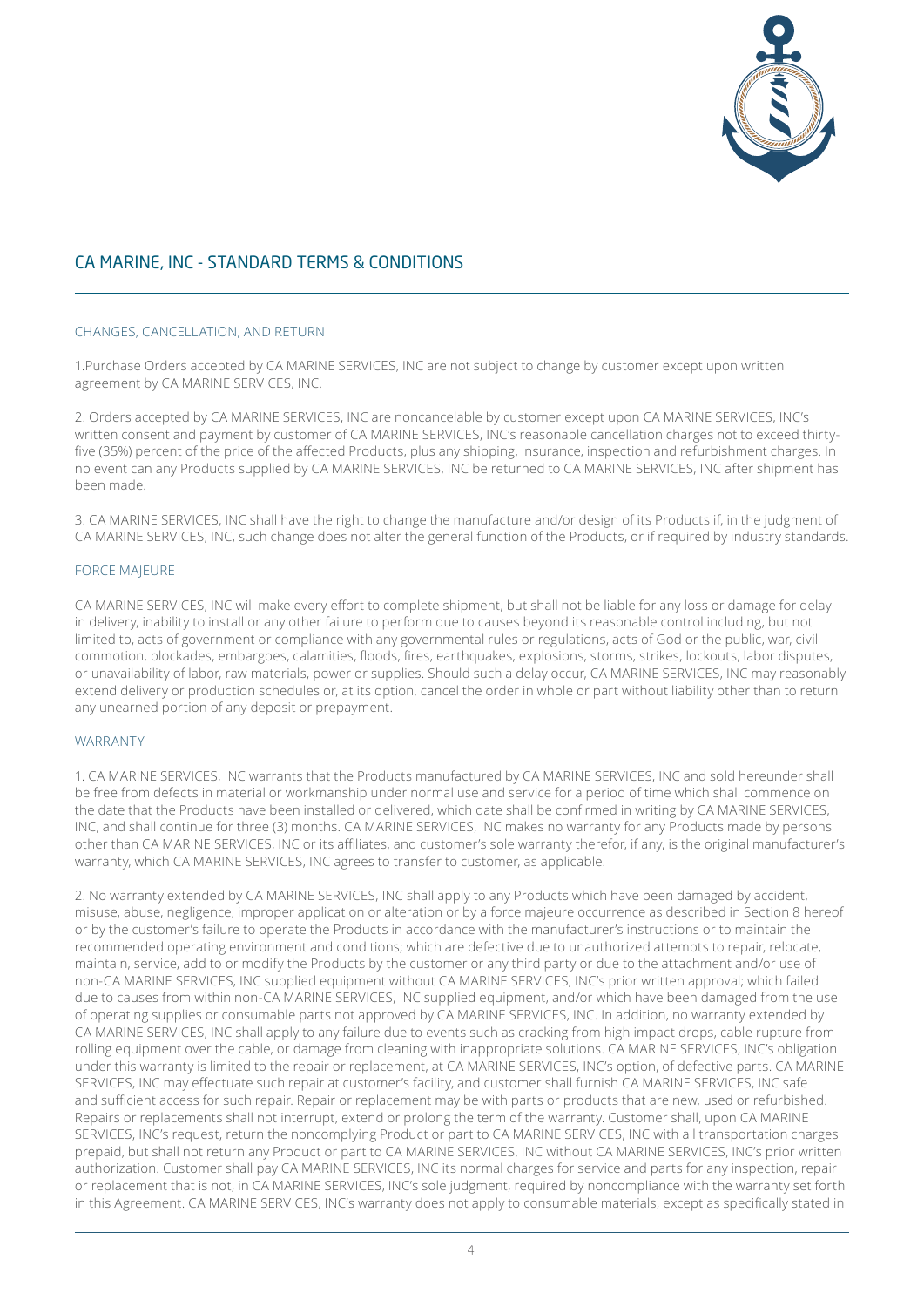

writing, nor to products or parts thereof supplied by customer.

3. This warranty is made on condition that immediate written notice of any noncompliance be given to CA MARINE SERVICES, INC and CA MARINE SERVICES, INC's inspection reveals that the customer's claim is valid under the terms of the warranty (i.e., that the noncompliance is due to traceable defects in original materials and/or workmanship).

4. Warranty service will be provided without charge during CA MARINE SERVICES, INC's regular working hours (8:00 - 5:00), Monday through Friday, except CA MARINE SERVICES, INC's recognized holidays. If customer requires that service be performed other than during these times, such service can be made available at an additional charge, at CA MARINE SERVICES, INC's then current rates.

CA MARINE SERVICES, INC MAKES NO WARRANTY OTHER THAN THE ONE SET FORTH HEREIN OR THAT MAY BE

PROVIDED IN A SEPARATE WARRANTY COVERING THE APPLICABLE PRODUCT CATEGORY. SUCH WARRANTY IS IN LIEU OF ALL OTHER WARRANTIES, EXPRESS OR IMPLIED, INCLUDING BUT NOT LIMITED TO ANY EXPRESS OR IMPLIED WARRANTY OF MERCHANTABILITY OR FITNESS FOR PARTICULAR PURPOSES, AND SUCH CONSTITUTES THE ONLY WARRANTY MADE WITH RESPECT TO THE PRODUCTS AND ANY DEFECT, DEFICIENCY OR NONCONFORMITY IN ANY PRODUCT, SERVICE OR OTHER ITEM FURNISHED UNDER THIS AGREEMENT.

# LIMITATION OF LIABILITY

1. In no event shall CA MARINE SERVICES, INC's liability under this Agreement exceed the amounts paid to CA MARINE SERVICES, INC by customer for any Products or other services.

2. CA MARINE SERVICES, INC SHALL NOT BE LIABLE FOR ANY LOSS OF USE, REVENUE OR ANTICIPATED PROFITS, LOSS OF STORED, TRANSMITTED OR RECORDED DATA, OR FOR ANY INCIDENTAL, UNFORESEEN, SPECIAL, PUNITIVE OR CONSEQUENTIAL DAMAGES ARISING OUT OF OR IN CONNECTION WITH THIS AGREEMENT OR THE SALE OR USE OF THE PRODUCTS. THE FOREGOING IS AN ESSENTIAL TERM OF THIS AGREEMENT AND SHALL BE EFFECTIVE UPON THE PLACEMENT OF ANY ORDER FOR SERVICES OR PRODUCTS, OR UPON DELIVERY OF SAME.

## PATENT, TRADEMARK AND OTHER INFRINGEMENT CLAIMS

1. Infringement by CA MARINE SERVICES, INC. CA MARINE SERVICES, INC warrants that the Products manufactured by CA MARINE SERVICES, INC and sold hereunder do not infringe any U.S. patent or copyright. If customer receives a claim that any such Product, or parts thereof, infringe upon the rights of others under any U S patent or copyright, customer shall notify CA MARINE SERVICES, INC immediately in writing. As to all infringement claims relating to Products or parts manufactured by CA MARINE SERVICES, INC or one of its affiliates:

(a) Customer shall give CA MARINE SERVICES, INC information, assistance and exclusive authority to evaluate, defend and settle such claims.

(b) CA MARINE SERVICES, INC shall then, at its own expense, defend or settle such claims, procure for the customer the right so use the Products, or remove or modify them to avoid infringement. If none of these alternatives is available on terms reasonable to CA MARINE SERVICES, INC, then customer shall return the Products to CA MARINE SERVICES, INC and CA MARINE SERVICES, INC shall refund to customer the amounts paid by the customer less shipping and packing charges, and reasonable depreciation for customer=s use of the Products.

11.2 Infringement by Customer. If some or all of the Products sold hereunder are made by CA MARINE SERVICES, INC pursuant to drawings or specifications furnished by the customer, or if customer modifies or combines, operates or uses the Products other than as specified by CA MARINE SERVICES, INC or with any product, data, software, apparatus or program not provided or approved by CA MARINE SERVICES, INC, then the indemnity obligation of CA MARINE SERVICES, INC under Section 11.1 shall be null and void and should a claim be made that such Products infringe the rights of any third party under patent, trademark or otherwise, then customer shall indemnify and hold CA MARINE SERVICES, INC harmless against any liability or expense, including reasonable attorneys= fees, incurred by CA MARINE SERVICES, INC in connection therewith.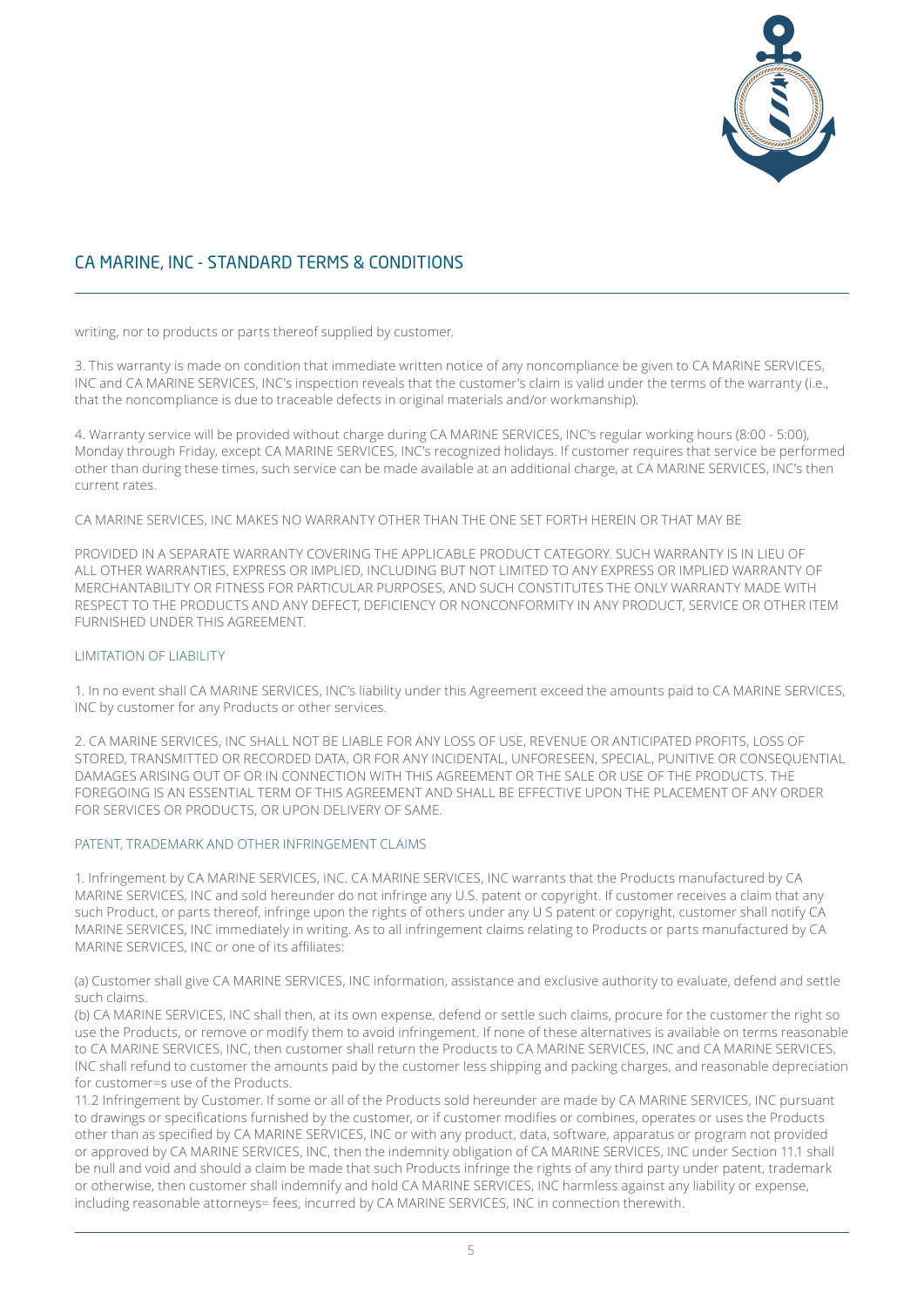

## DESIGNS AND TRADE SECRETS

Any drawings, data, designs, software programs or other technical information supplied by CA MARINE SERVICES, INC to customer in connection with the sale of the Products are not included in the sale of the Products to customer, may be subject to a separate licensing fee, shall be deemed a trade secret of CA MARINE SERVICES, INC and remain CA MARINE SERVICES, INC's property, and shall at all times be held in confidence by customer. Such information shall not be reproduced or disclosed to others without CA MARINE SERVICES, INC's prior written consent.

## THIRD PARTY BENEFICIARIES

Nothing contained in this Agreement shall confer any rights or remedies upon any third-party beneficiary.

#### ASSIGNMENT; SUCCESSORS

Customer may assign any of its rights or obligations under this Agreement without the advanced written consent of CA MARINE SERVICES, INC and any attempt to do so shall be void. This Agreement shall inure to and be binding upon the parties and their respective successors, permitted assigns and legal representatives.

#### DAMAGES COSTS AND FEES

In the event that any dispute or legal action is brought arising from or relating to this Agreement or the breach, termination or validity thereof, the prevailing party shall NOT be entitled to recover from the other party any punitive, special, or consequential damages. The prevailing party shall be entitled to recover from the other party all reasonable attorneys' fees incurred, together with such other expenses, costs and disbursements as may be allowed by law.

## MODIFICATION

This Agreement may not be changed, modified or amended except in writing signed by duly authorized representatives of the parties.

#### GOVERNING LAW

This Agreement shall be governed by the laws of the State of Florida. The venue and jurisdiction for all legal actions shall and must be Broward County, Florida.

#### INTEGRATION

Except as set forth in any Purchase Order accepted by CA MARINE SERVICES, INC, the terms and conditions of this Agreement, including any attachments or other documents incorporated by reference herein, constitute the entire agreement and the complete and exclusive statement of agreement with respect to the subject matter hereof, and supersede any and all prior agreements, understandings and communications between the parties with respect to the Products.

## SEVERABILITY; HEADING

No provision of this Agreement which may be deemed unenforceable will in any way invalidate any other portion or provision of this Agreement. Section headings are for convenience only and will have no substantive effect.

#### WAIVER

No failure and no delay in exercising, on the part of any party, any right under this Agreement will operate as a waiver thereof, nor will any single or partial exercise of any right preclude the further exercise of any other right.